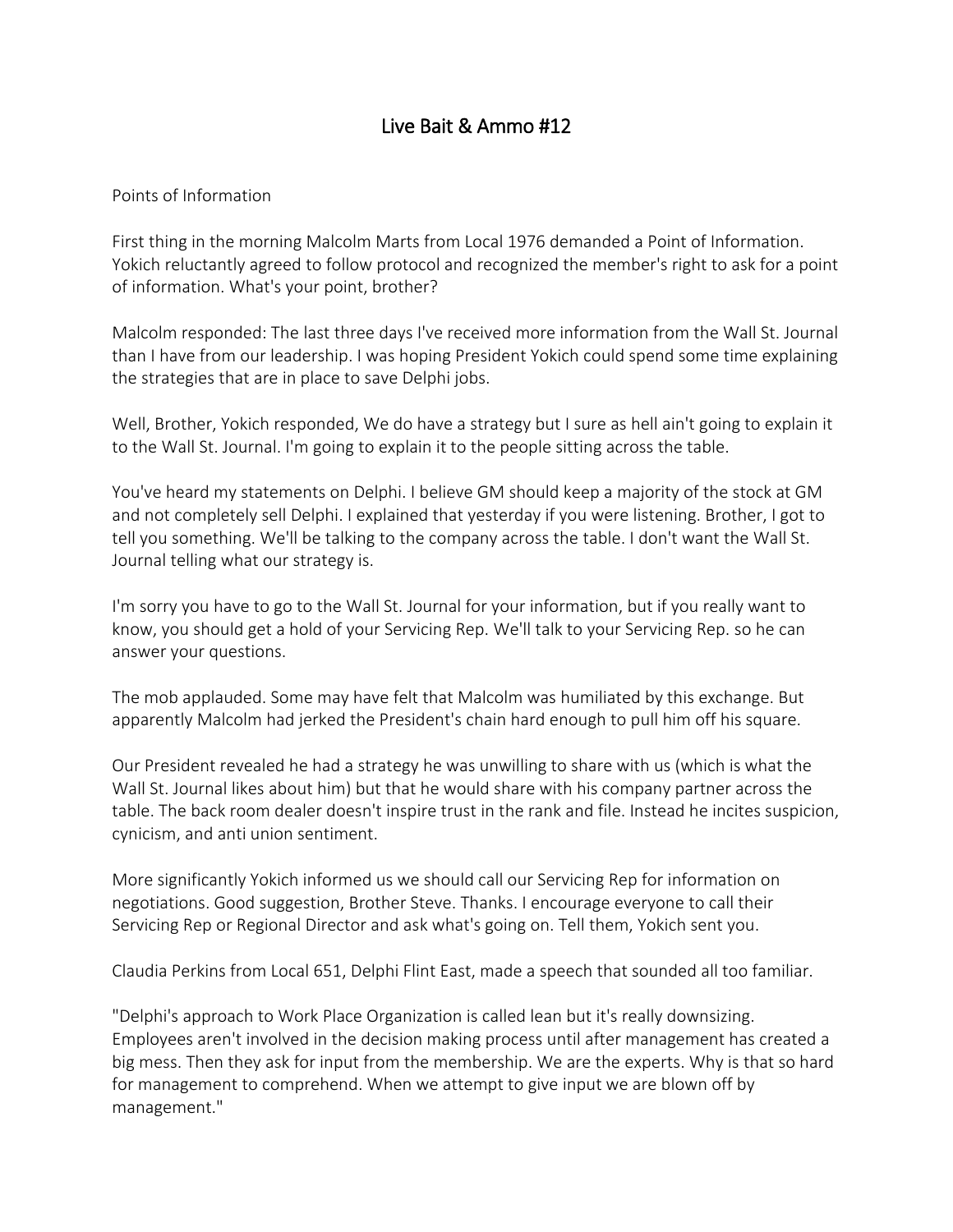"Then they try to cram jointness down our throats. We need stronger contractual language to help curtail the way management approaches lean. We are coming up short in the so called process of jointness. We need to improve job security for our members."

Another base hit. Two on and nobody out. It was going better than I expected. Yokich attempted to skip to the next region when Dean Braid from Local 599 in Flint yelled for a Point of Information so loud and so long that Yokich could not ignore him.

Only a point, not a statement, Yokich snarled.

Most members I talked to said they wanted to knock off the spin-off of Delphi. I want to know how many such resolutions were submitted.

I don't understand, Yokich said. Most members you spoke to?

Yes, most members I spoke to at this convention are against the spin-off, Dean said.

So are we, Yokich said.

I understand that but you said publicly that you would allow up to 49% of it to be sold. Isn't that what you said?

I said: I told GM they have to keep 51% of the stock. That way after the IPO, they are still part of the GM system.

My point of information is: how many resolutions were submitted to stop the spin-off.

I got to tell you something. I don't think we had any. But I thought somebody should take a stand and I took a stand early.

The bases were loaded.

A few more delegates rose to speak but I was so eager to get to the plate I couldn't pay attention. When Yokich moved to Region 1-D, I waved my sign like a checkered flag at the Indy 500. He called on me. I couldn't believe it.

I felt like a pinch hitter going to bat with two out in the bottom of the ninth. I'd seen Yokich cut opponents down like Goliath. The mob reaction was on his side. I had to take the knife away. I had to make a play. And then it came to me: Muhammad Ali. I'll give him the old "rope-a-dope."

President Yokich, sir, I stammered, I humbly ask you, please, be patient with the passion I feel about the issue on which I am about to speak.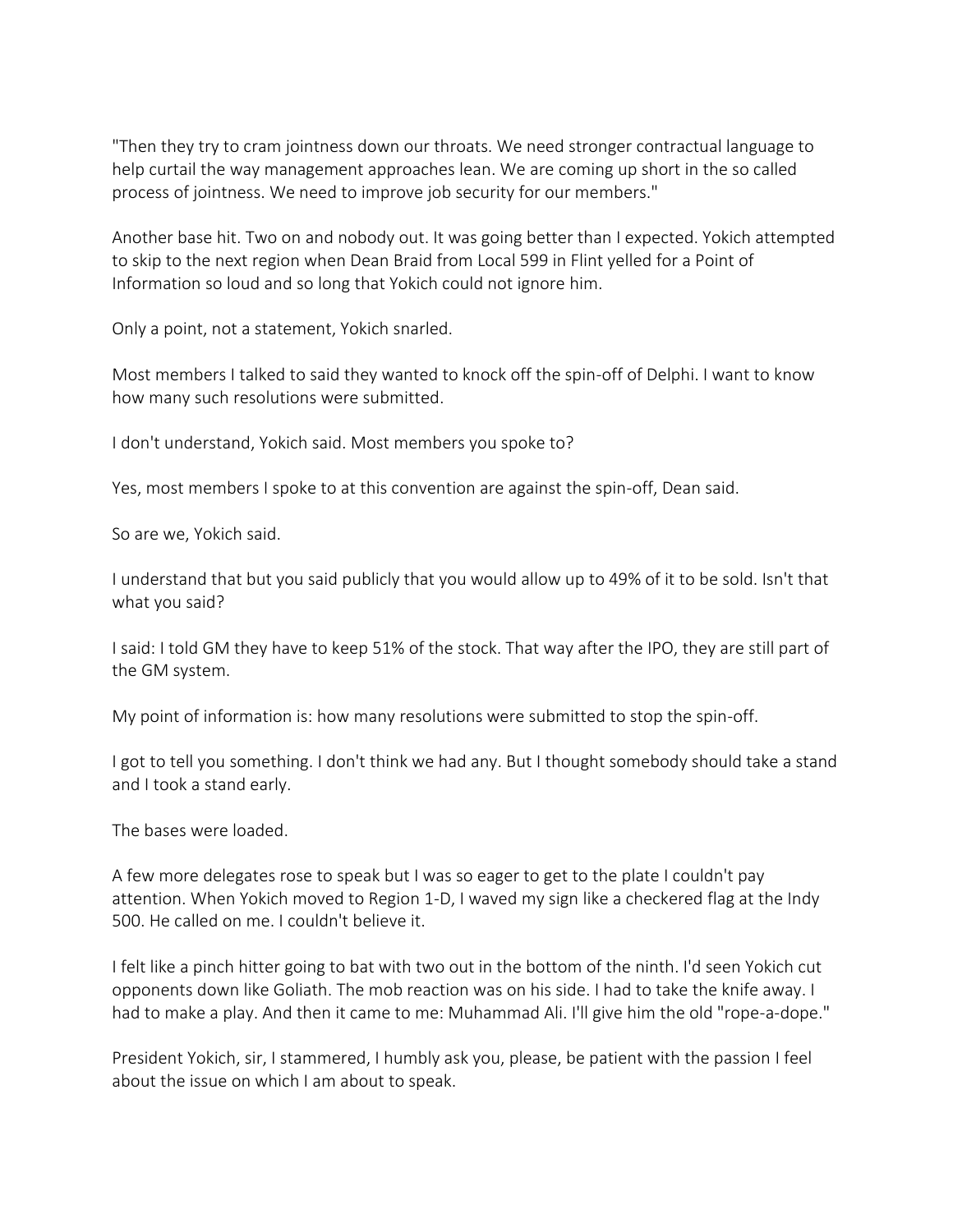I acted jittery. I feel very strongly about this issue because it effects my livelihood, my future, and the welfare of my family. I hesitated, visibly struggling with the words and emotion.

I feel very strongly about this issue because it effects my union brothers and sisters. For example, my union brother, Tom Bradfield, seated next to me at the table. Tom is an elected delegate, a health and safety rep, a dedicated union member. He has worked for General Motors for 27 years at four different plants. He doesn't know today if he will retire with a GM pension because of the Delphi spin off. He deserves a GM pension. Thousands more workers are in a similar position.

The crowd was drawn into the emotion. Yokich dropped his guard. I threw the left hook. He never saw it coming.

Brother Yokich, I know that a resolution to STOP THE DELPHI SPIN OFF was submitted because I wrote that resolution and my Local supported it. I am certain that every Delphi facility in the country submitted similar resolutions, because it's in all our best interests.

At this point Yokich interrupted me and did a little rope-a-dope of his own. When Yokich disagrees with a speaker he interrupts, he tries to knock them off their square, and make them lose their train of thought. I waited calmly gathering my thoughts until he was done interrupting. I needed to win the delegates' support. I had to compel the members to buy in at a gut level. I stepped back up to the mic.

It's important that we stop the spin-off. It's important to all of us. If we allow GM to spin off Delphi, GM Powertrain, you're next. Ford/Visteon, you're next. Accustar, you're next. Independent Parts Suppliers, do you expect a pay raise if our wages are cut like Delphi intends? You assembly workers, where will your bargaining power be when your numbers are cut in half and you're snapping automobiles together like Leggo Blocks?"

A brother seated somewhere nearby said Preach, brother, preach. His words hit like a shot of adrenalin straight to my heart.

I raised my voice. Last summer after a seven week strike the leaders of GM and the UAW agreed to have more high level talks. They agreed to meet more often. They agreed to communicate openly and to improve the relationship. One week later GM announced the spin off. It was a slap in the face. It was an insult. It was a declaration of war. 46,000 UAW/Delphi autoworkers are mad as hell. And the eyes of 46,000 Delphi autoworkers are focused on this Convention today to see what our response will be. I ask the assembled delegates to rise, rise in solidarity and support for the Delphi autoworkers.

I held my breath. Two thousand delegates stood up and applauded. It wasn't a knee jerk reaction. It was a thoughtful, deliberate response. The assembled delegates clearly identified with the issues. The Delphi spin-off struck a unifying chord throughout the arena. The only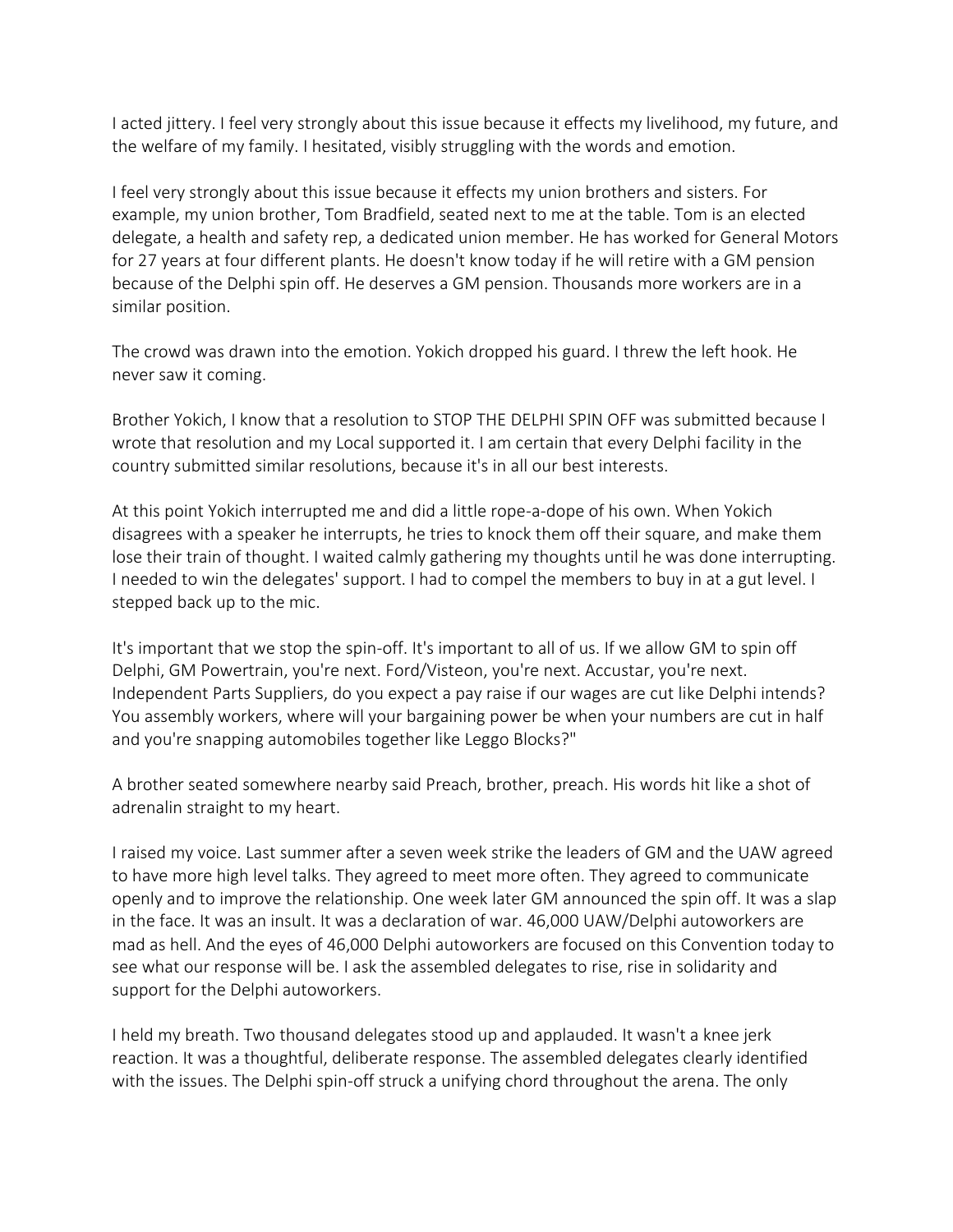people who didn't stand up were the members of the International Executive Board and their staff seated on the stage. When the applause receded, I said thank you and walked away.

I guess you just haven't been listening to the leadership of this union, Yokich said. He was mad.

I started to walk back to the mic. If he was going to talk like that to me, I was going to talk back. I wanted to tell Brother Cut-the-Mic he hasn't been listening to the membership. I wanted to tell this President who said he will explain the strategy to the company across the table but not the elected delegates that we felt sold out.

No, no, you're not going back to the mic, Yokich said. I just want to tell you, I don't know how many damn times you have to say it for people to believe you. If you think your mad as hell, if you think Delphi is mad, you should have been with me when I got the phone call. Then you would know what mad as hell means, and I sure as hell didn't use the word hell.

The crowd jumped to their feet clapping and yelling STOP THE SPIN OFF, GIVE 'EM HELL. My grin reached up from the bottom of my feet. What luck! We just got two bangs for the buck. It was the biggest spectacle of the Convention. No one in attendance would forget this moment. Everyone was focused on the spin-off and Yokich had publicly repeated his commitment.

## Credit Where Credit is Due

I don't mean to sound like I am blowing my own horn. I felt like I pulled a fire alarm for all union members who are threatened by the competitive agenda to maximize profits at the expense of working families. I had a lot of help in the uprising.

Malcolm Marts who confronted Yokich about his silence on the spin-off and was publicly chastised is not even an auto worker. He raised the flag because he saw the injustice and he is a man of principle and action.

Claudia Perkins crucified the Delphi Manufacturing System on the cross of jointness with all its broken promises. Hell hath no fury like a woman scorned. There was no talking back to Claudia.

Dean Braid who will be forced to relocate since Buick City is being shipped to China, set his own concerns aside, pushed the Delphi issue to the forefront, and set up my confrontation with Yokich like a golf ball on a tee.

Dean Braid is a name the Labor Movement will be hearing, come hell or high water, for a long, long time.

Edward Mosley, the man from Georgia, who said Preach, brother, preach. gave me a boost when I needed it. Afterwards I thanked Big Brother Mosley for his words. I told him I didn't think I could have pulled it off without him. I shook his hand, You were telling the truth, he said.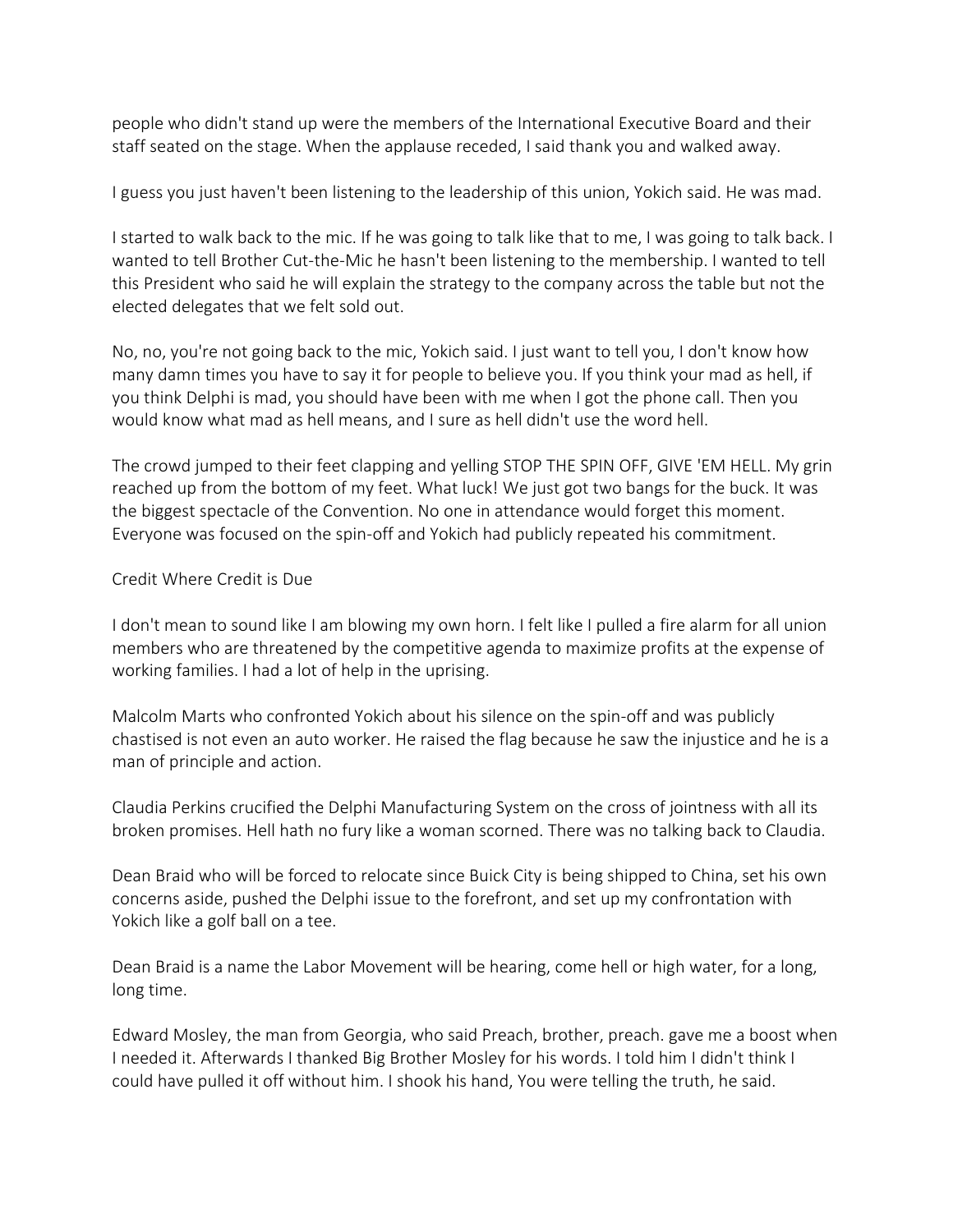My man, Justin West, from the Mitsubishi plant in Normal, Illinois who moments before I spoke told me, I wanted to ask the delegates to stand in support of the Delphi autoworkers, but he wouldn't call on me. It was his idea and it was brilliant.

The old man, my mentor, Erwin Baur, who lent me his experience, strength, and hope. Two thousand plus UAW members who stood up together as if on cue. And the members of my own UAW Local 2151 who sent me to the convention and told me what to say, repeatedly, until I got it right.

I felt a little apprehensive that Tom Bradfield might be upset with me for making an example of him publicly. He shook my hand. He thanked me. He said, Everything you said was true, Gregg.

It All Leads to Outsourcing

After that a delegate from Local 1112 addressed Yokich directly.

When you were a vice president you were very concerned about joint programs. I remember you making the statement, If these programs aren't working we'll do something about them.

Some of these programs like EAP, Benefits, Health and Safety, are necessary. But some of the joint programs erode our seniority rights and erode our power in the plant. I think some of these programs need to be refined. They've been used as a political football and have caused a lot of resentment. All permanent appointments should be filled by seniority. The pressure for change in joint programs was unrelenting.

Steve Johnson from Local 5960 said, Due to management's unwillingness to involve the union, the only thing GM looks at in Workplace Reorganization is a reduction in jobs and a division between the rank and file. It all leads to outsourcing.

Legal vs Ethical

Then Dave Yettaw demanded a Point of Information. When we were in Las Vegas, Dave began.

What is your point of information? Yokich interrupted.

Joint Funds.

Wait a minute, David.

At the Convention in Las Vegas you said to bring it to the Collective Bargaining Convention.

What's your point of information?

The joint funds are used to fund many programs throughout our National Contract.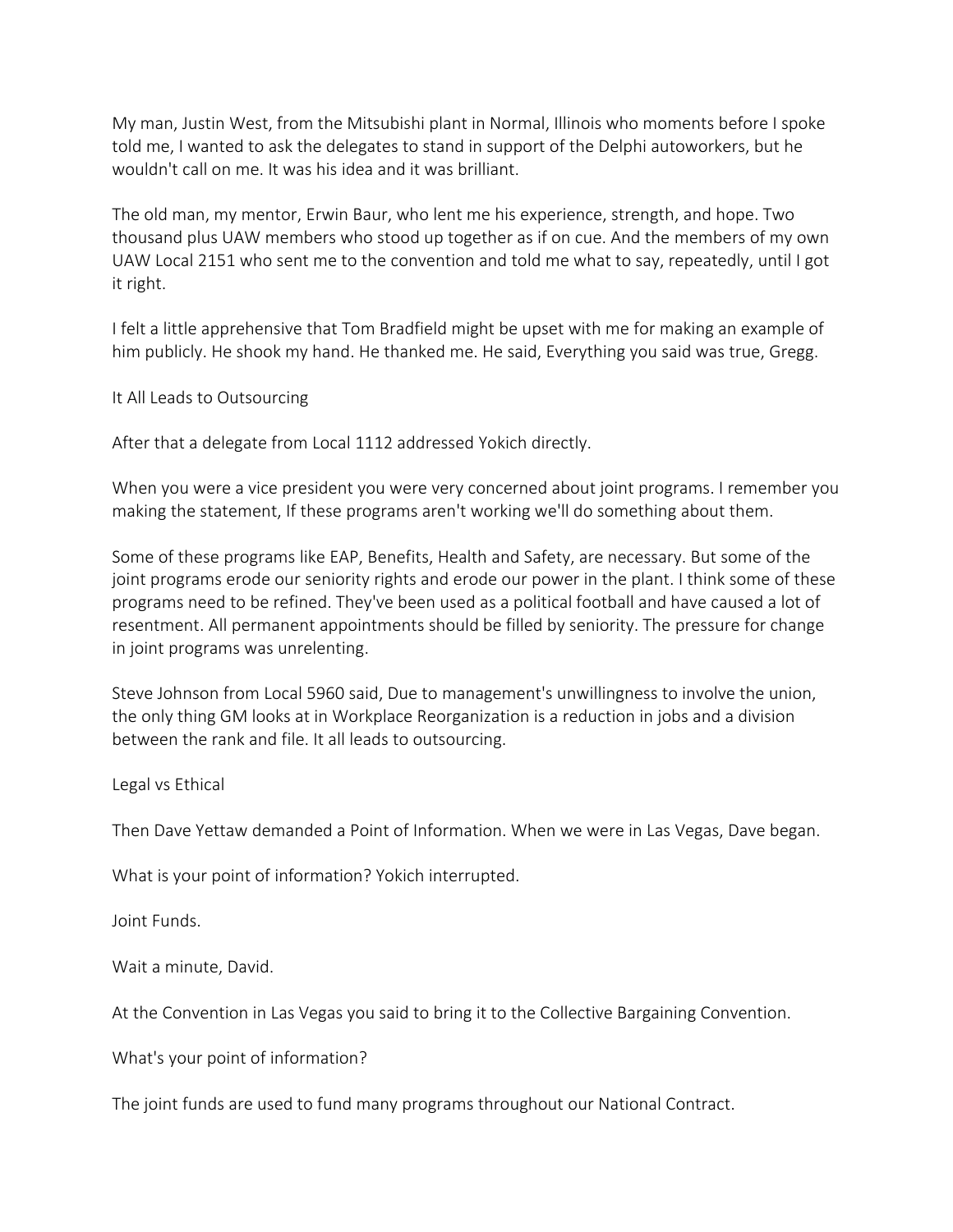I know what joint funds are used for. I'm not going to allow you to make a statement on a point of information.

I want to ask that they be reported out in the form of an LM-2 because it's a separate entity of which our union is a part.

David, it's a separate corporation and not a part of this labor organization and that's why it's not reported out on our LM-2. We've gone over this completely with our lawyers. (When leaders are ethically but not legally obligated, they will take advantage of you for their own selfish ends.) As a union structure we are required to report out everything we do in an LM-2. But not as a separate corporation.

I think it should be reported, Dave said.

Turn off mic five, Yokich commanded. (Then they will demean you and disrespect you in order to justify their behavior and suppress their guilt.)

Thank you, someone in the crowd yelled, Solidarity!

Well, if you don't like the answer, Yokich snapped back, I'm sorry, it's the truth.

I don't like the answer, 'shut off the mic'!

Yokich refused to debate or consider a legitimate point of view.

Unions are required by federal law to list all financial information on a form called an LM-2. These forms are available to all members of the union. While joint funds support many programs negotiated in our National Contract, the funds are controlled by a corporation separate from GM and the UAW.

GM supplies all the funding for this separate corporation but because the method of funding is negotiated in our National Contract and includes a nickel per hour for every union member, half of the Board of Directors of this tax exempt corporation are UAW VIPs.

These people control the programs and the funding. About 30% of our International Reps and staff receive salaries, allotments, and expenses from this separate corporation. In other words GM funnels money into the hands of UAW reps through the conduit of this separate corporation. I'm sure the lawyers have fixed the deal and sealed approval with a kiss.

The question Dave Yettaw raised and Steve Yokich refused to answer is: Is it ethical? And if so why has the UAW adamantly refused to supply UAW members with information about the uses of joint funds and resisted forming any provisions for oversight?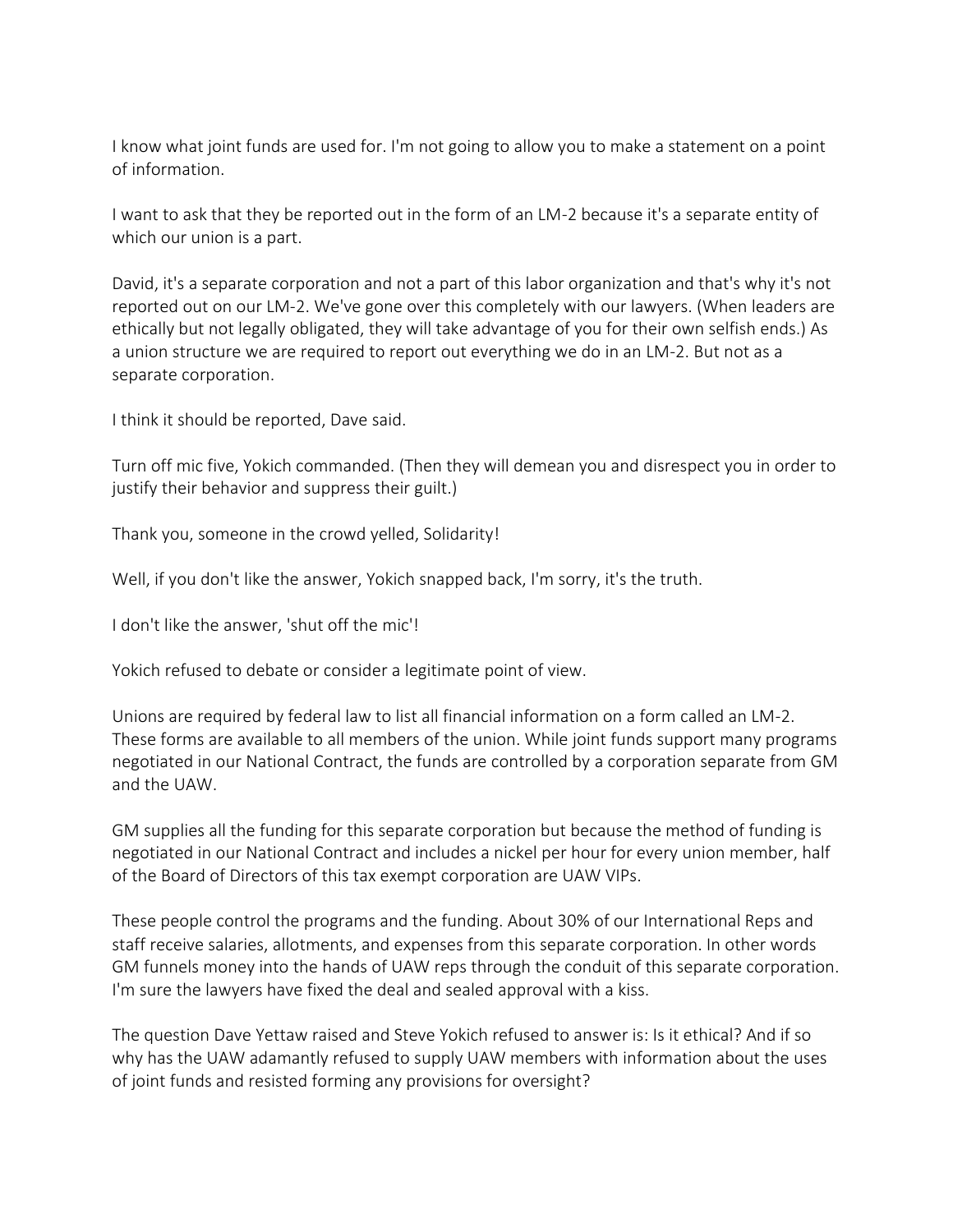After this display of antidemocratic behavior on the part of our UAW president, a union Brother got up and renewed my faith in the spirit of social movement unionism.

I recommend we all be prepared for a general strike. Sooner or later we are going to have to shut the economy down. Isolated strikes are social suicide. We should prepare for a general strike.

Yes!

The Heart of the Struggle

Finally, Oscar Salas from Local 1686 took the floor. As an IPS worker I would like to share a moment in my life that will live forever in my mind. Last summer, my wife, my stepson, and I walked the picket line in Flint on three different occasions. When the TV network noticed my 11 year old son carrying a picket sign and walking the line, they asked him: What are you doing here? He said, I'm here because I don't want my parents to lose their jobs.

The moral is: we at IPS plants have to face the same issues and struggles that our Brothers and Sisters at the Big Three face. We need your support the same way you need ours. We are all UAW. We have to support each other. In closing I would like to tell our Brothers and Sisters at Delphi that if the time comes, you can count on myself, my wife, and my son to be there for you.

I could not have invented a better ending. Oscar spoke the language of the heart, pure and simple. But something was missing.

What the IEB Didn't Want You to Hear

Gene Austin from Local 594 was never given an opportunity to speak despite the fact that he was seated a mere nine rows from the podium.

Gene Austin led a battle against corrupt local union politics that set the standard for integrity and a blueprint for the victory of union democracy.

The International Executive Board refused to recognize Gene and that is a powerful statement. The IEB did not want to hear what he had to say. We deserve to hear from leaders like Gene Austin. For that reason I wrote to Gene and asked him to contribute to this report.

He graciously replied. I want to speak on the issue of settling all local contracts before the national.

When the national contract is ratified before the locals have agreements, the bargaining position of the local unit is undermined. There have been incidents in the past when the International has settled the national contract before all locals have settled their contracts and as a result, some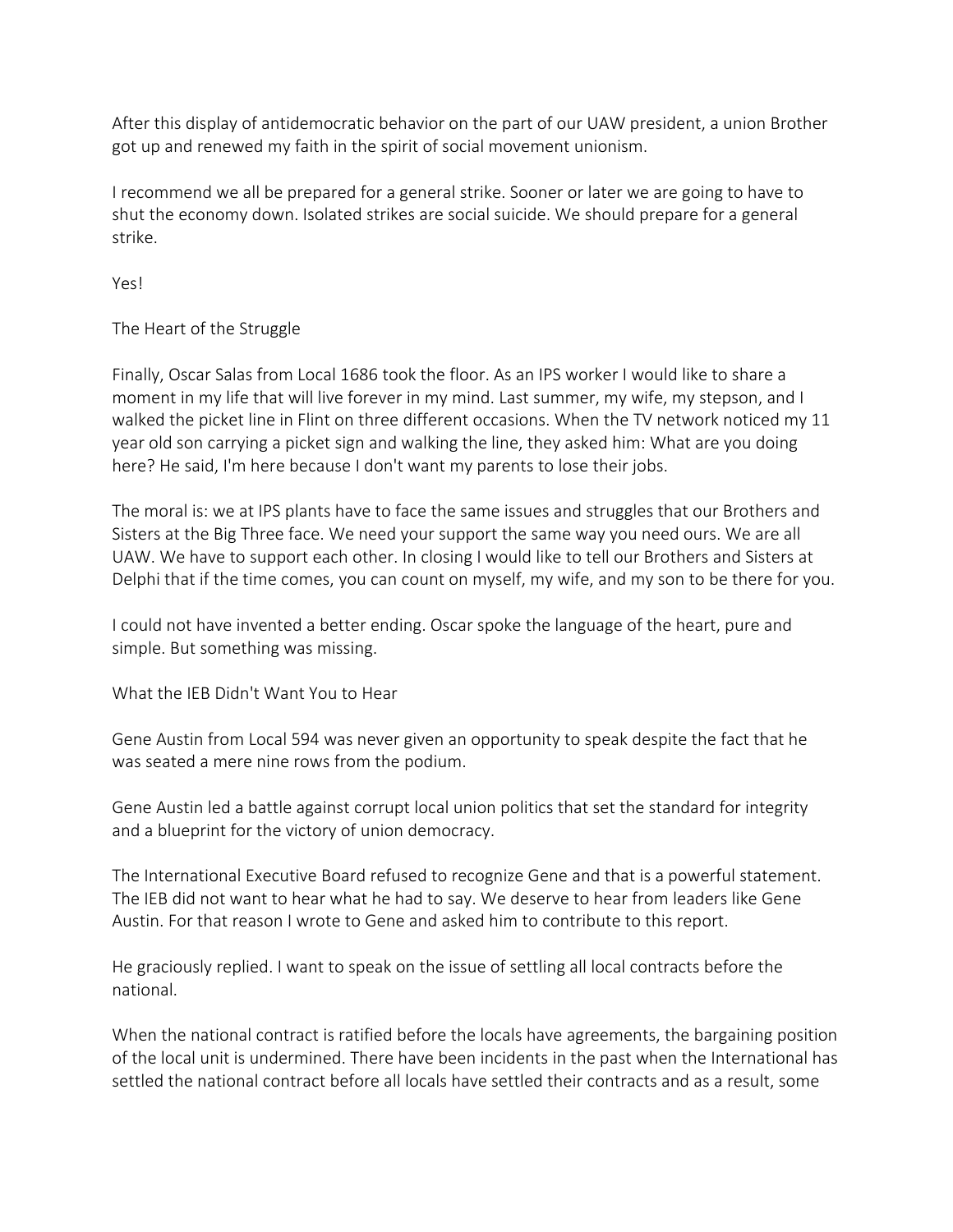locals found themselves victimized by local level management because the International could no longer strike all or any number of the multi-plant employers.

It is the duty of the International to give local unions all the support necessary to ensure fair and equitable settlements of their local agreements. Local 594 endured the hardship of an 87 day strike because the leverage just wasn't there."

"Even Locals that have the power to shut down an entire corporation, as did Locals 651 and 659 last summer, have been held hostage by the unforgiving corporation. The strength of each local union is greatly enhanced by association with the UAW International Union. Each local union depends largely on the International Union's ability to negotiate with major employers or amalgamated groups of employers."

It is not only necessary to settle all Local contracts before each National contract is signed, but it is also necessary to consider an entire industry-wide work stoppage to exert the power we need to win good contracts for our families.

Unions exist for the purpose of collective activity. The UAW's strength depends upon united action. The greater the unity, the greater the strength. The UAW membership is an organized industrial army. A strike is industrial warfare. The Big Three is our major enemy. No general wants to fight a battle with divided forces. The combined strength of the entire UAW membership in an industry-wide strike is more likely to bring a quick decisive victory than piecemeal actions against individual auto plants. A national, industry-wide strike is more likely to win the hearts and minds of the American people and galvanize public support."

"Most gains from UAW strikes in recent history have been extremely limited, failing to reflect the organized might of our union. This is because we consistently employ relatively feeble forces in battles with limited objectives.

We have been told that by striking one of the Big Three we can pit one against the other, damaging the struck corporation's sales by threatening it with a permanent loss of its share of the market when customers get acquainted with products of its competitors. We also have been led to believe that a strike against one of the Big Three is strengthened by the members who stay on the job and continue to pay into the strike fund.

Bitter experience has taught us that those concepts are errors. The Big Three build stock piles before a strike and do not lose sales. The idea that a large strike fund must be maintained to win a strike supports back to work sentiment when strike benefits are exhausted, deliberately withheld, or limited. Some of our strongest unions do not have strike funds!"

"The one-at-a-time strategy causes demoralization. Those who are on strike suffer to create a pattern which will benefit members who did not strike. The so called pattern as we have seen, is itself limited because the strike has been limited. Such weaknesses encourage management and help prolong strikes.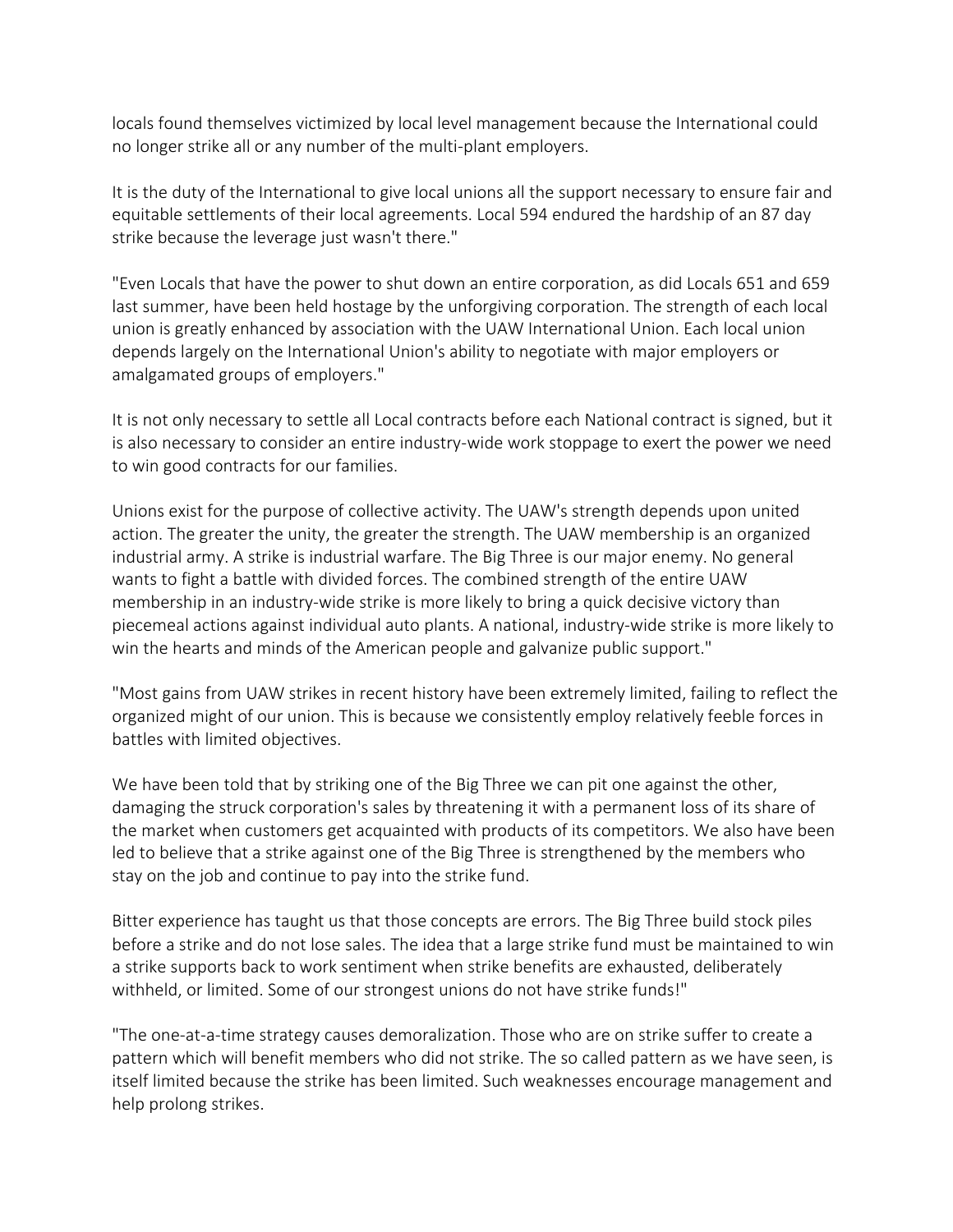Therefore I ask that this assembly join with me and demand that the International Union not settle the National Contract until all Locals are settled, and insist that we abandon the selfdefeating, strike breaking tactics of one-at-a-time struggles and mobilize the membership for an industry-wide strike to achieve our goals at the bargaining table.

Now you know why the IEB didn't call on Gene Austin.

## Make History

I came to Detroit with the intention of pushing the Delphi spin-off to the forefront of the convention. On that score I was satisfied. I was encouraged by the consensus against spinoffs, outsourcing, modular assembly, two tier wages, lean manufacturing, temp work, corporate restructuring and dislocations.

I was encouraged by the unanimous support for improved job security, COLA on pensions and upgraded health care. I was encouraged by the number of delegates who challenged the leadership of the UAW. I was encouraged by the number of delegates who openly denounced the failed policy of the Cooperative Caucus.

Jointness has worked for the Corporations, the Appointees, and the International staff who benefit from the legal arrangement. But jointness has not worked for the rank and file of the union.

On top of all that, Yokich gave us a gift when he said, Call your Servicing Rep. I encourage everyone to call their Servicing Reps. Tell them Brother Steve told you to call if you had any questions about the negotiations. And while you've got his ear let him know what you won't settle for. Let him know you won't ratify a contract that protects the corporations' ability to outsource and downsize and dislocate workers. Tell them you won't vote for a contract that doesn't have COLA on pensions and portability.

Tell them you want the same health care coverage that International Reps have. Tell them you won't accept two tier wages or temp workers. Tell them not to settle the National Contract before all Local Contracts are settled. Tell them '99 should go down in history as the year the UAW started fighting back for all they were worth. Tell them '99 should be remembered as the year the UAW shut down the country with a general strike. Tell them we don't want to study labor history, we want to make history.

In Solidarity,

UAW Local 2151

Afterword: